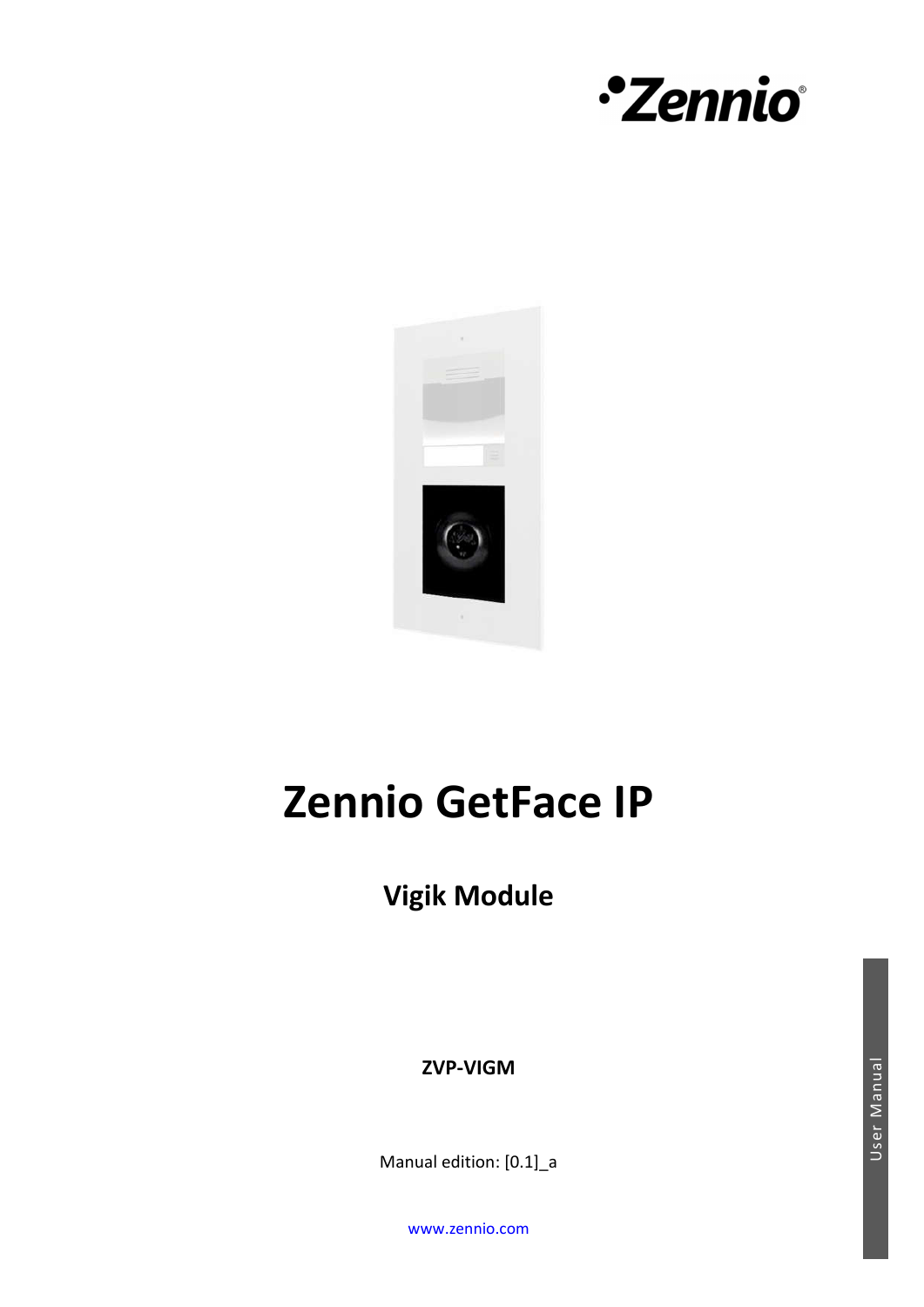# **CONTENTS**

| $\mathbf{1}$   |       |  |  |  |  |
|----------------|-------|--|--|--|--|
|                | 1.1   |  |  |  |  |
|                | 1.2   |  |  |  |  |
| $\overline{2}$ |       |  |  |  |  |
| 2.1            |       |  |  |  |  |
|                | 2.2   |  |  |  |  |
|                | 2.3   |  |  |  |  |
|                | 2.3.1 |  |  |  |  |
| 2.3.2<br>2.3.3 |       |  |  |  |  |
|                |       |  |  |  |  |
|                | 2.3.4 |  |  |  |  |
|                | 2.3.5 |  |  |  |  |
| 3              |       |  |  |  |  |
|                | 3.1   |  |  |  |  |
|                | 3.2   |  |  |  |  |
| 4              |       |  |  |  |  |
| 5              |       |  |  |  |  |
| 6              |       |  |  |  |  |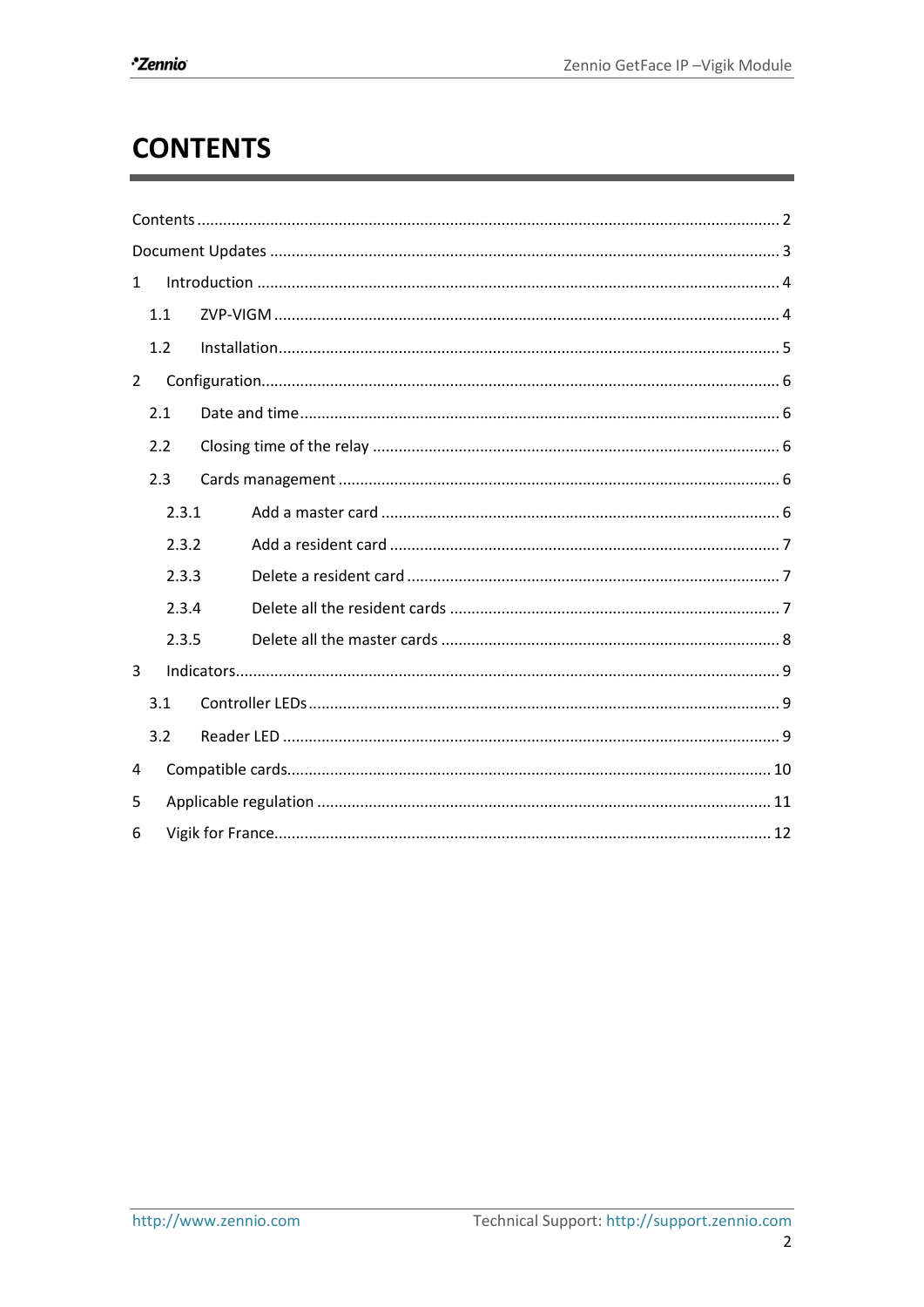# **DOCUMENT UPDATES**

| Version | <b>Modifications</b> | Page(s) |
|---------|----------------------|---------|
| [0.1] a | Initial edition      | -       |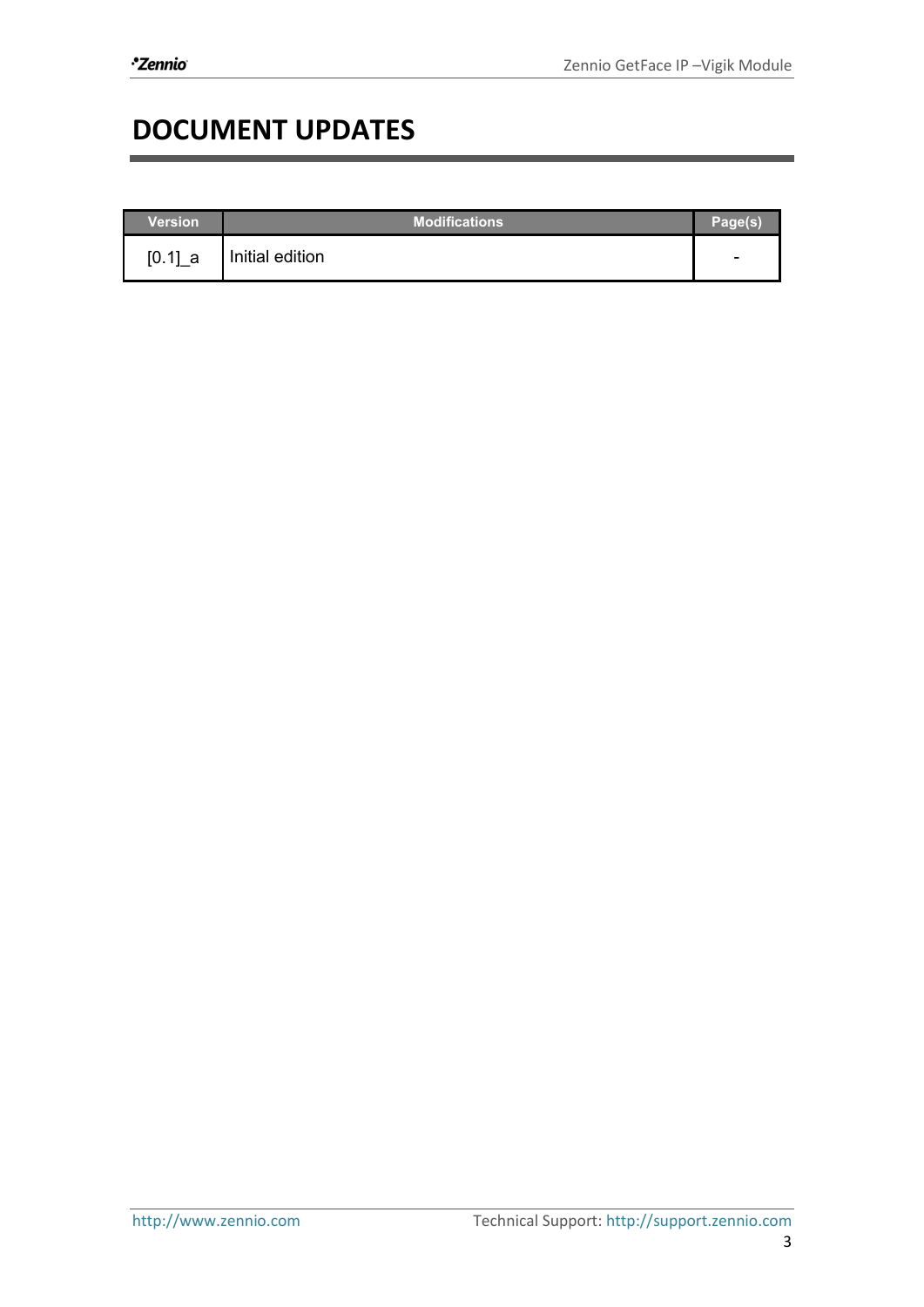# **1 INTRODUCTION**

#### **1.1 ZVP-VIGM**

The Vigik module is an optional module, which includes a controller and a card reader, belonging to the Zennio GetFace IP solution. This module allows the connetion of a Vigik contactless card reader to the basic unit GetFace IP designed to control one door.

The main features of the Vigik module are:

- Number of users supported: 1500 in local mode.
- Auxiliary Power supply needed: 12-30VDC, 500mA or 12- 24VAC, 50Hz, 6A.
- Maximum consumption: 200mA.
- Reader frequency: 13.56MHz.
- Operation temperature: -20 to +55ºC.
- Controller dimensions: 70x70x19mm.

The Vigik module is mainly used in the access control system in France, since the native service providers such as La Poste (the post office), La Presse (mail campaign and delivering operators union), GRDF (gas provider), Enedis (electric energy provider), Orange (telephone operators), own compatible cards with the Vigik module, so they can enter a real state without the necessity of someone to open them from the inside.

In addition, this access control is usually used by non-native service providers, for example, some maintenance or gardening companies, which are allowed to enter the real state within some time profiles.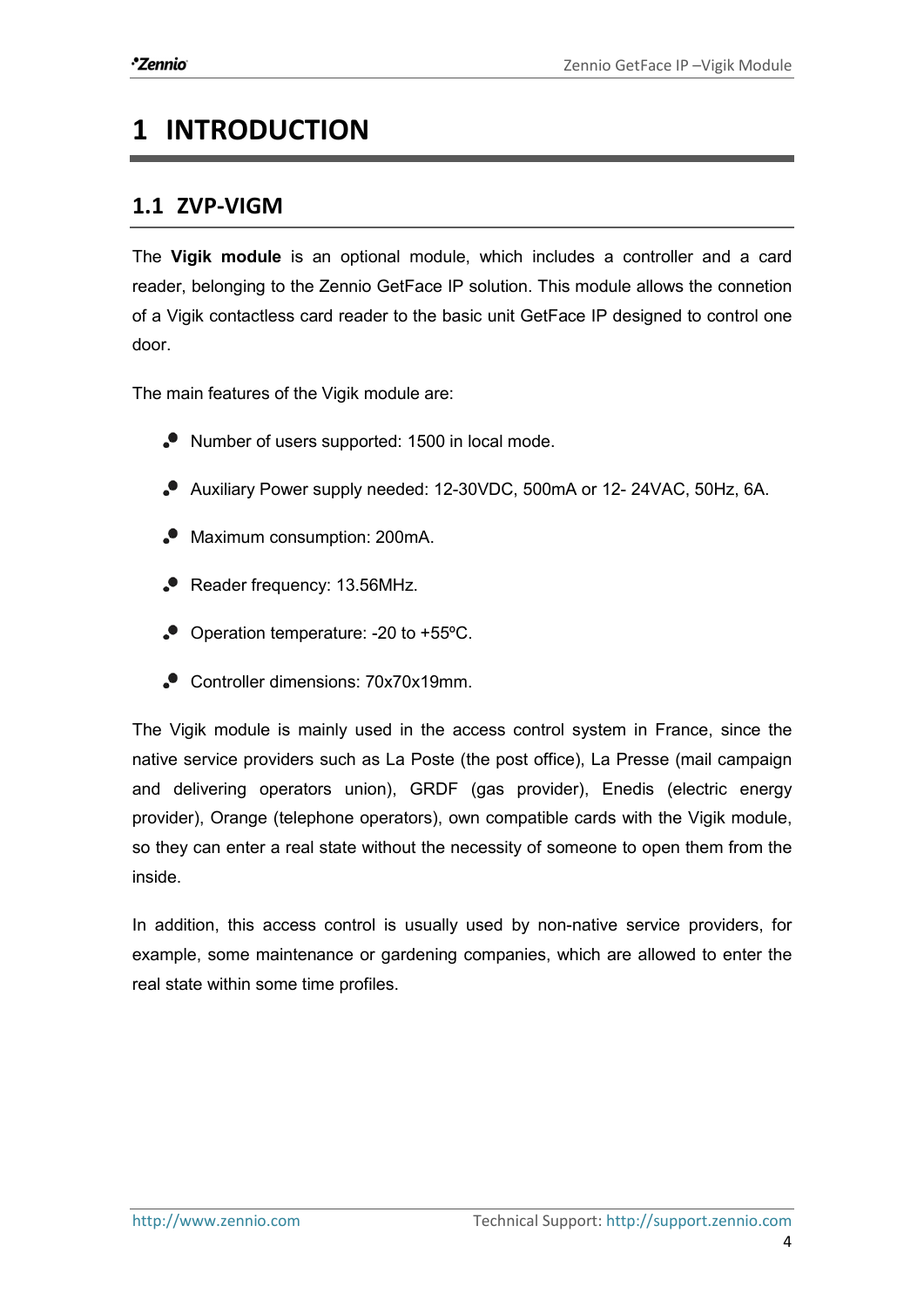#### **1.2 INSTALLATION**



Picture 1. Wiring diagram

The controller must be powered by an external power supply (12-30VDC, 500mA or 12- 24VAC, 50Hz, 6A).

The Vigik card reader inserted in the structure of the GetFace IP basic unit will be connected to D-/D+ terminals.

The relay should be connected to an input of the GetFace IP basic unit by means of NO and COM terminals.

#### Notes:

- *The postion of the button and terminals may be different from the picture. The labeling must be checked when connecting any device.*
- *The controller includes a CR2032 battery. There is a risk of fire in case of using a different type of battery.*

For detailed information about the technical features of ZVP-VIGM, as well as on security and installation procedures, please refer to the device Datasheet, bundled in the device packaging and also available at http://www.zennio.com.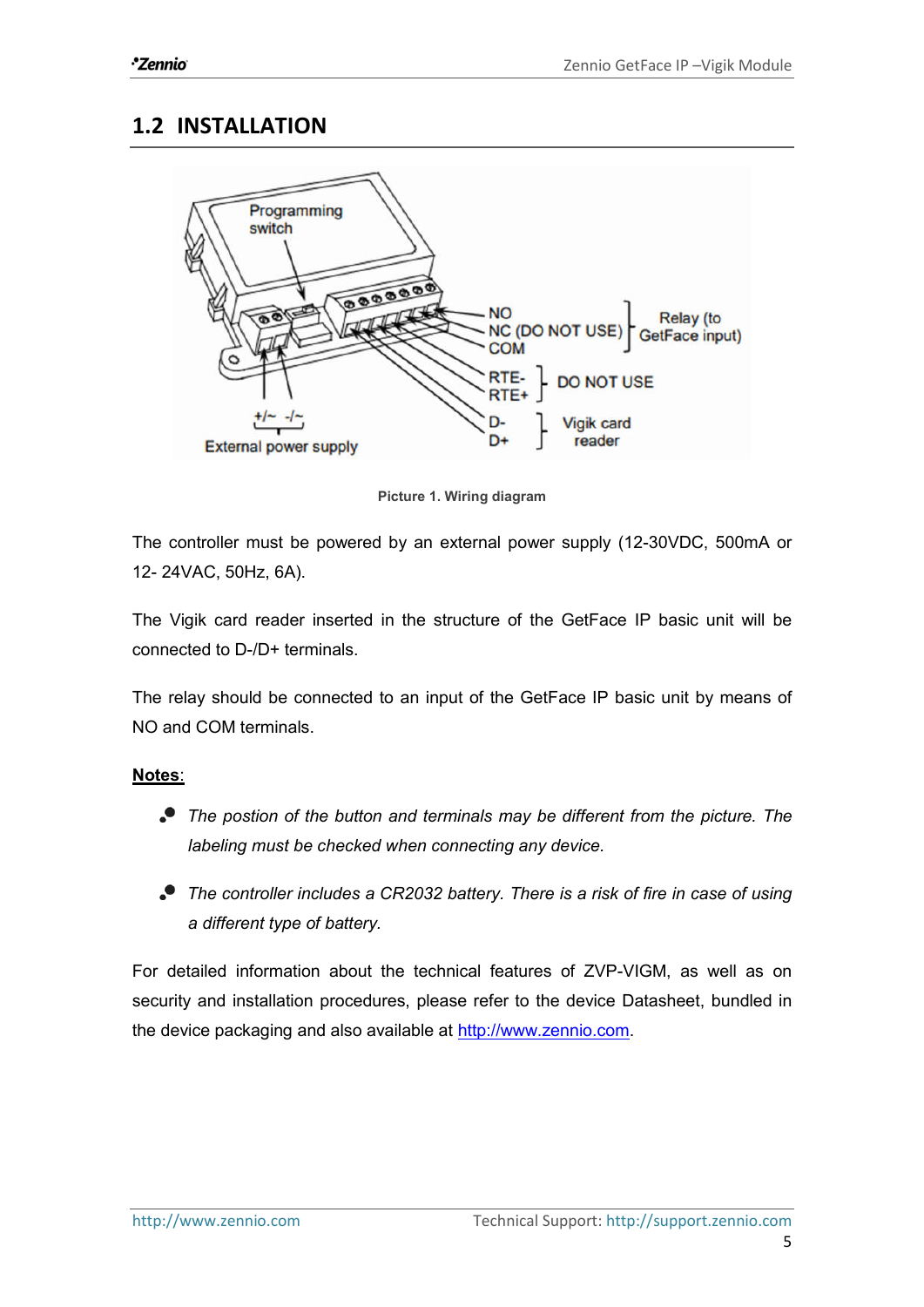# **2 CONFIGURATION**

### **2.1 DATE AND TIME**

In case the controller is not powered, the date and time are stored for 5 years. On the other hand, if the controller is powered, there is not a limit in the storing.

### **2.2 CLOSING TIME OF THE RELAY**

The closing time of the relay is set by means of the exit push-button. To do so, the following steps must be taken:

- 1. Turn the controller switch to position "1". The reader LED will light in red colour.
- 2. Push the exit push button as many times as seconds the relay must be closed. For example, 5 pulses will make the relay to close 5 seconds.
- 3. Turn the controller switch back to position "On".

### **2.3 CARDS MANAGEMENT**

In the Vigik module, the management of compatible cards (see section 4. Compatible cards) is done in local mode. This mode does not require any other device.

The Vigik module manages 2 different type of cards:

- Resident card: it is used to open the door.
- Master cards: it is used to add resident card and to open the door.

#### **2.3.1 ADD A MASTER CARD**

It is possible to store up to 10 master card in the controller. To add master cards, the following steps must be taken:

- 1. Turn the controller switch to position "1". The reader LED will light in red colour. The reader LED will light in red colour too.
- 2. Show the master card to the reader. Repeat this step as many times as master cards have to be included (up to 10). Every time a new master card is added, the reader LED will light in green colour briefly and, then, it will turn to red.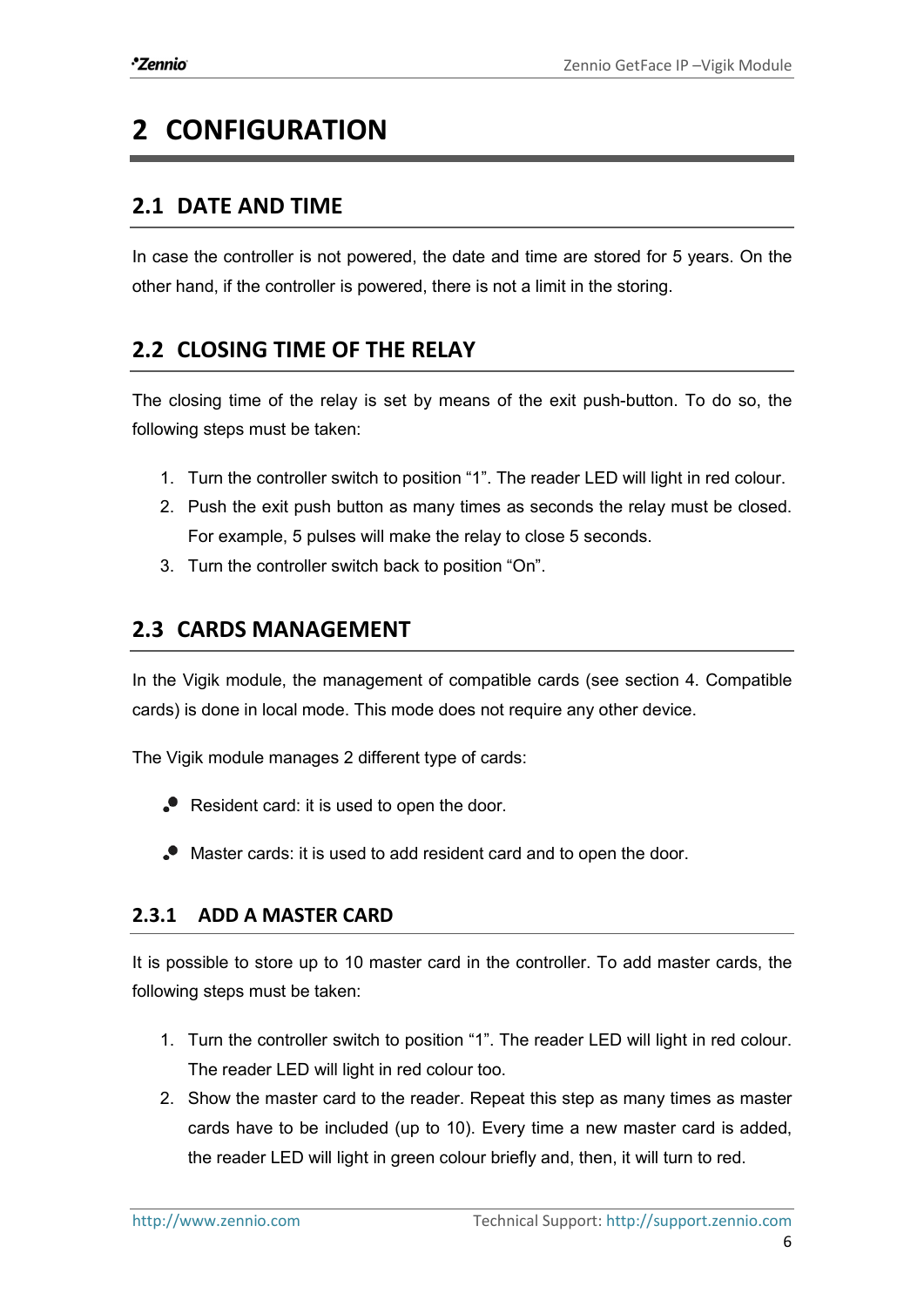3. Once all the master cards have been stored, turn the controller switch back to position "On".

#### **2.3.2 ADD A RESIDENT CARD**

It is possible to store up to 1500 resident card in the controller. To add resident cards, the following steps must be taken:

- 1. Show the master card to the reader for 5 seconds until the reader LED lights in red colour.
- 2. Show the resident card to the reader. Repeat this step as many times as resident cards have to be included (up to 1500). Every time a new resident card is added, the reader LED will light in green colour briefly and, then, it will turn to red.
- 3. Once all the resident cards have been stored, show a master card to the reader in order to exit the programming mode. At this moment, the reader LED will turn Off.

#### **2.3.3 DELETE A RESIDENT CARD**

In order to delete resident cards, the following steps must be taken:

- 1. Show the master card to the reader for 5 seconds until the reader LED lights in red colour.
- 2. Show the resident card to the reader for 5 seconds until the reader LED lights in green colour. Repeat this step as many times as resident cards have to be deleted.
- 4. Once all the resident cards have been deleted, show a master card to the reader in order to exit the programming mode. At this moment, the reader LED will turn Off

#### **2.3.4 DELETE ALL THE RESIDENT CARDS**

In order to delete all the resident cards, the following steps must be taken:

- 1. Turn the controller switch to position "1".
- 2. Push and hold the exit push-button for 5 seconds until the controller LED flickers rapidly (3 flashes per seconds).
- 3. Turn the controller switch back to position "On".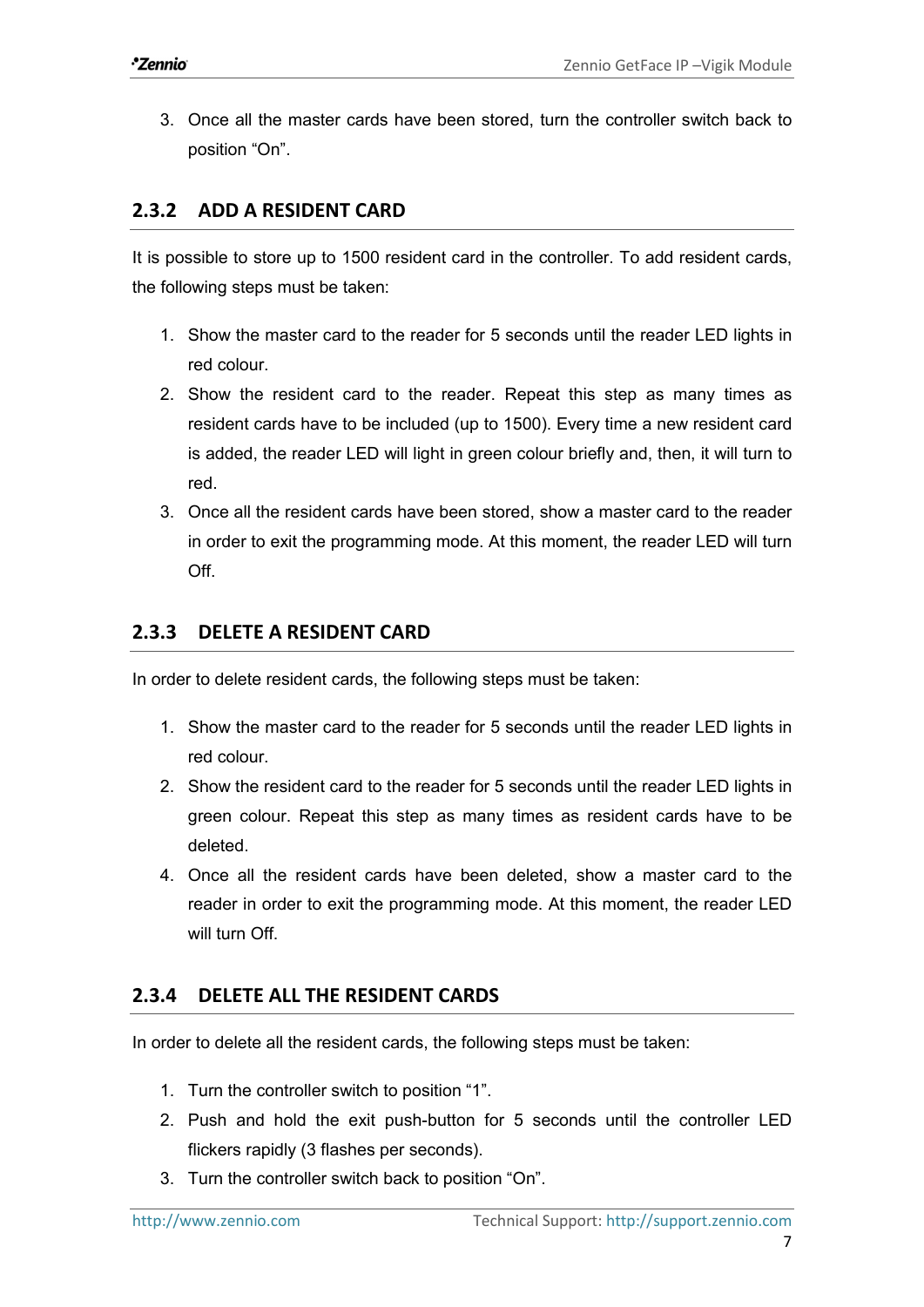#### **2.3.5 DELETE ALL THE MASTER CARDS**

In order to delete all the master cards, the following steps must be taken:

- 1. Power Off the Vigik module.
- 2. Turn the controller switch to position "1".
- 3. Power On the Vigik module.
- 4. The reader LED will light in red and green colour intermittently and then, it will turn Off.
- 5. Turn the controller switch back to position "On".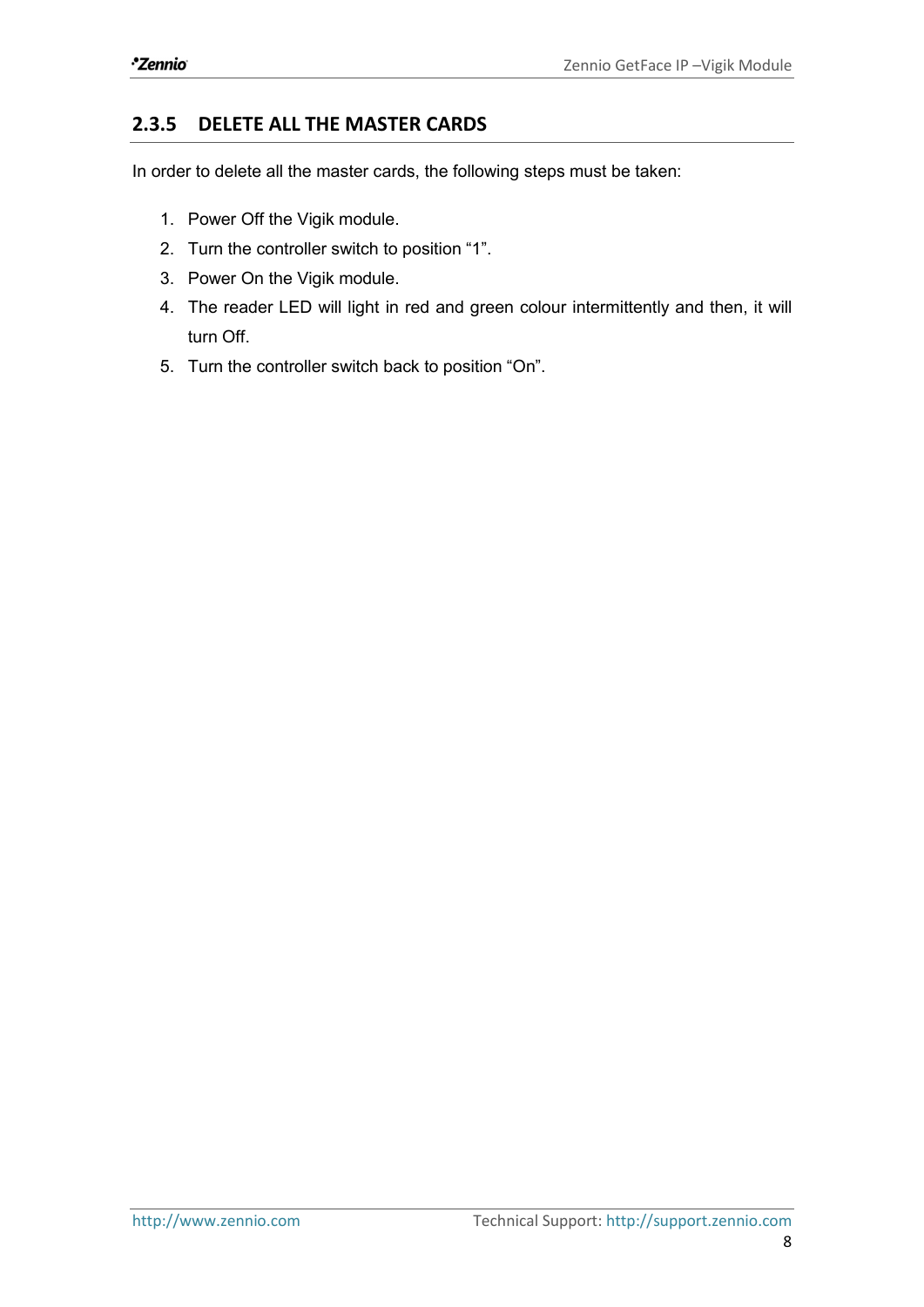# **3 INDICATORS**

### **3.1 CONTROLLER LEDS**

The controller has 2 LEDs (green and red) which indicates the operation status:

- Green LED flickering once every 3 seconds: the power supply is OK.
- Green LED flickering 3 times per seconds: the power supply is either under 8V or over 30V.
- Red LED flickering once every 3 seconds: the reader and controller communication is OK.
- Red LED flickering 3 times per second: there is an error in the reader and controller communication. Check this connection.

### **3.2 READER LED**

Assuming the stored cards are compatible with the reader, there will be the following light signals:

- Master card: while the master card is on the reader, the LED will flicker in green colour. As soon as the card is not on the reader, the LED will light in green colour until the relay is closed.
- Resident card: the LED will light in green colour until the relay is closed.
- Compatible card with Vigik module: those cards which are compatible with the Vigik module but have not been stored in the controller, once they are showed, the LED will light in red colour and then, it will turn Off.
- Non-compatible card with Vigik module: when these cards are showed to the reader, the LED will light in red colour and then, it will turn Off.

Please, note that a compatible card which has been not stored in the controller will produce the same effect tan a non-compatible when it is showed to the reader for a very short period of time.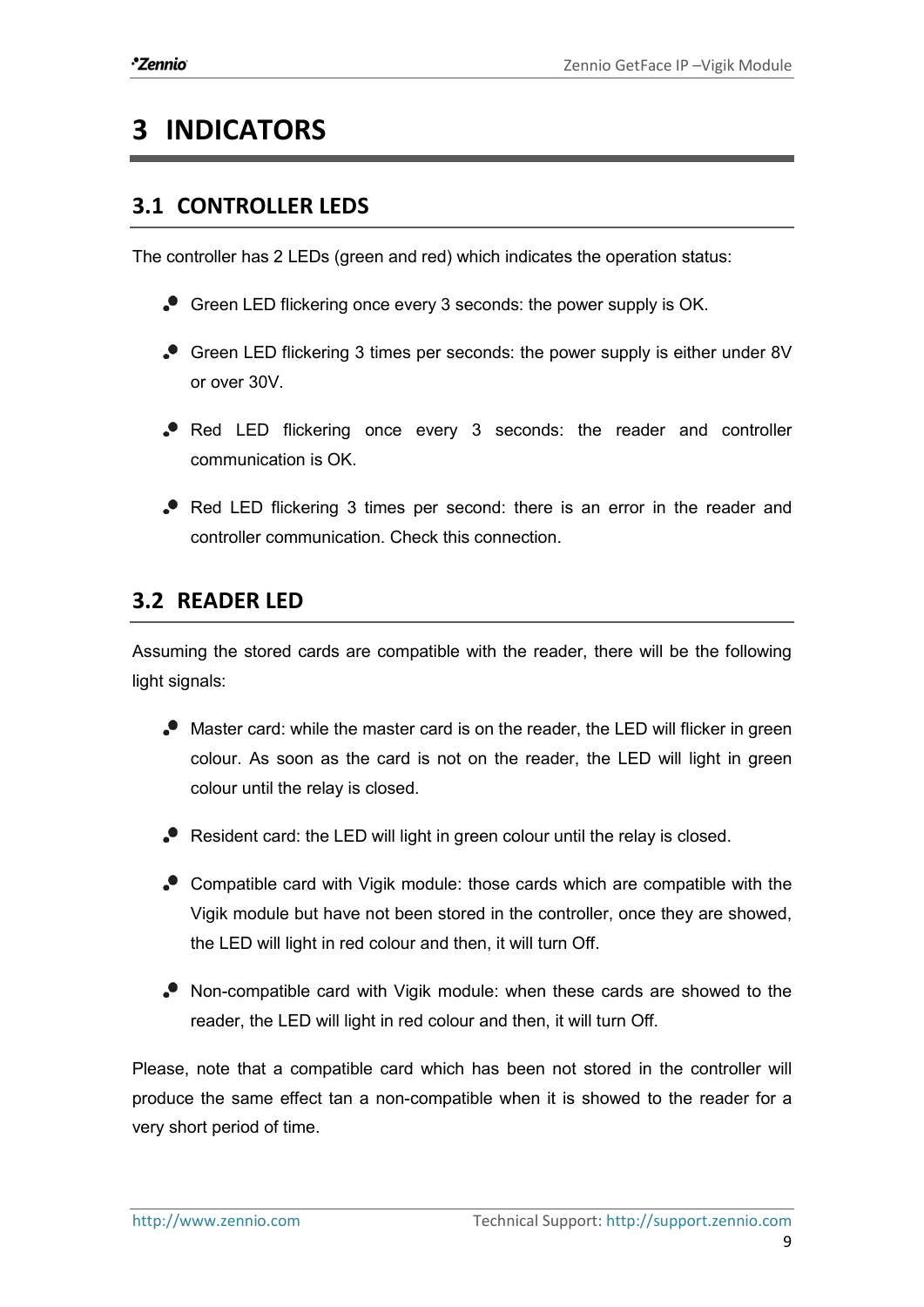### **4 COMPATIBLE CARDS**

There are two types of compatible cards with the Vigik module:

- $\bullet$  Proximity cards.
- $\bullet$  Proximity keys.

The following references of manufacturer FDi are compatible with the Vigik module:

- FD-010-051: Pack of 10 proximity cards 13,56 MHz.
- GB-010-010: Proximity key 13,56 MHz black.
- FD-010-010: Proximity key 13,56 MHz black without logo.
- FD-010-027: Proximity key 13,56 MHz white.
- FD-010-028: Proximity key 13,56 MHz blue.
- FD-010-029: Proximity key 13,56 MHz red.
- FD-010-030: Proximity key 13,56 MHz green.
- FD-010-078: Proximity key 13,56 MHz yellow.
- FD-010-081: Proximity key 13,56 MHz orange.
- FD-010-080: Master proximity key 13.56MHz.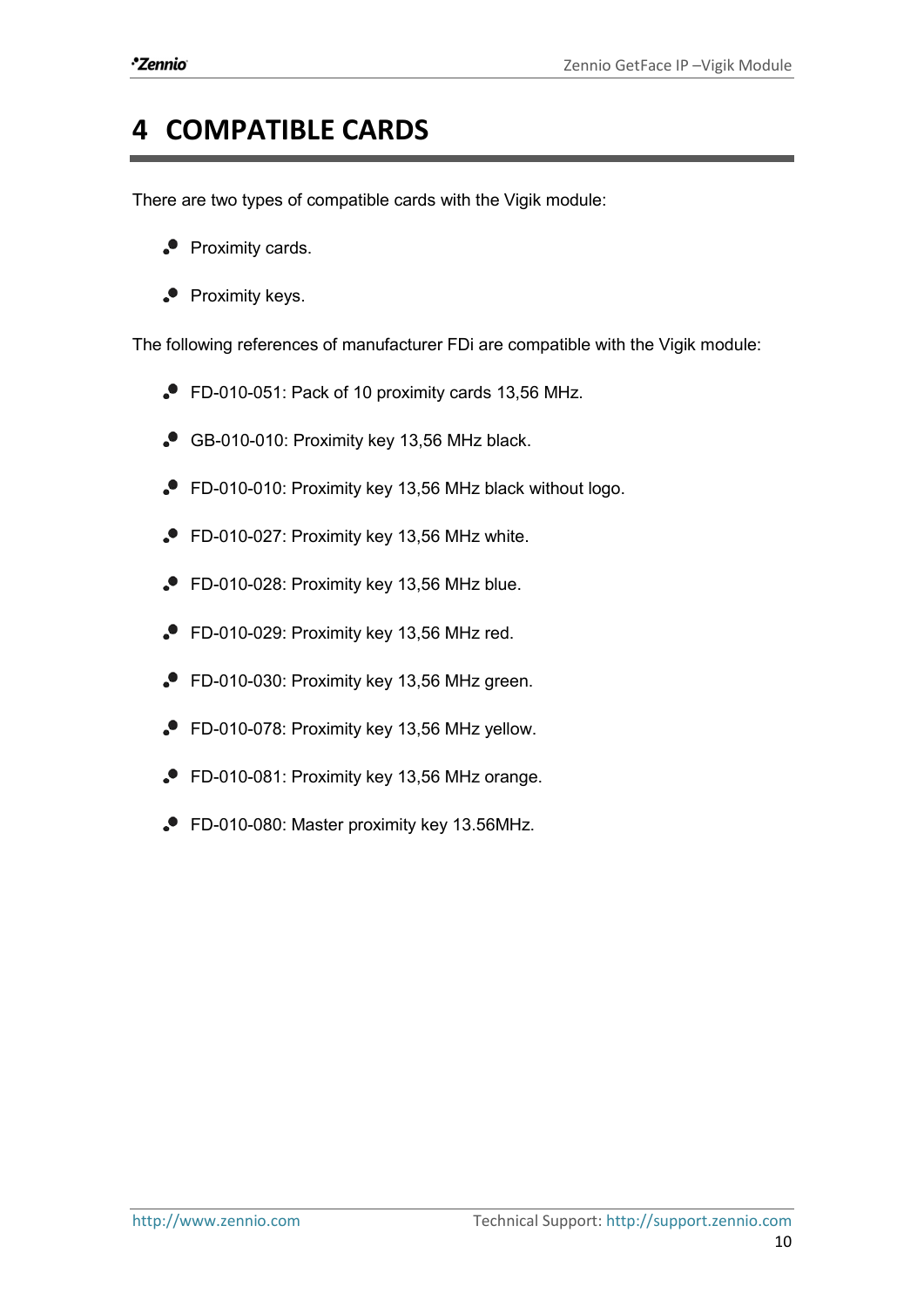# **5 APPLICABLE REGULATION**

According to the European directives R&TTE 99/5/CE and ROHS 2002/95/EC, the Vigik module meets the following standards:

- **P** RF: ETS 300330-2.
- EMC: ETS 301489-3 with criteria of EN 50130 EN50364.
- SAFETY: EN 60950-1.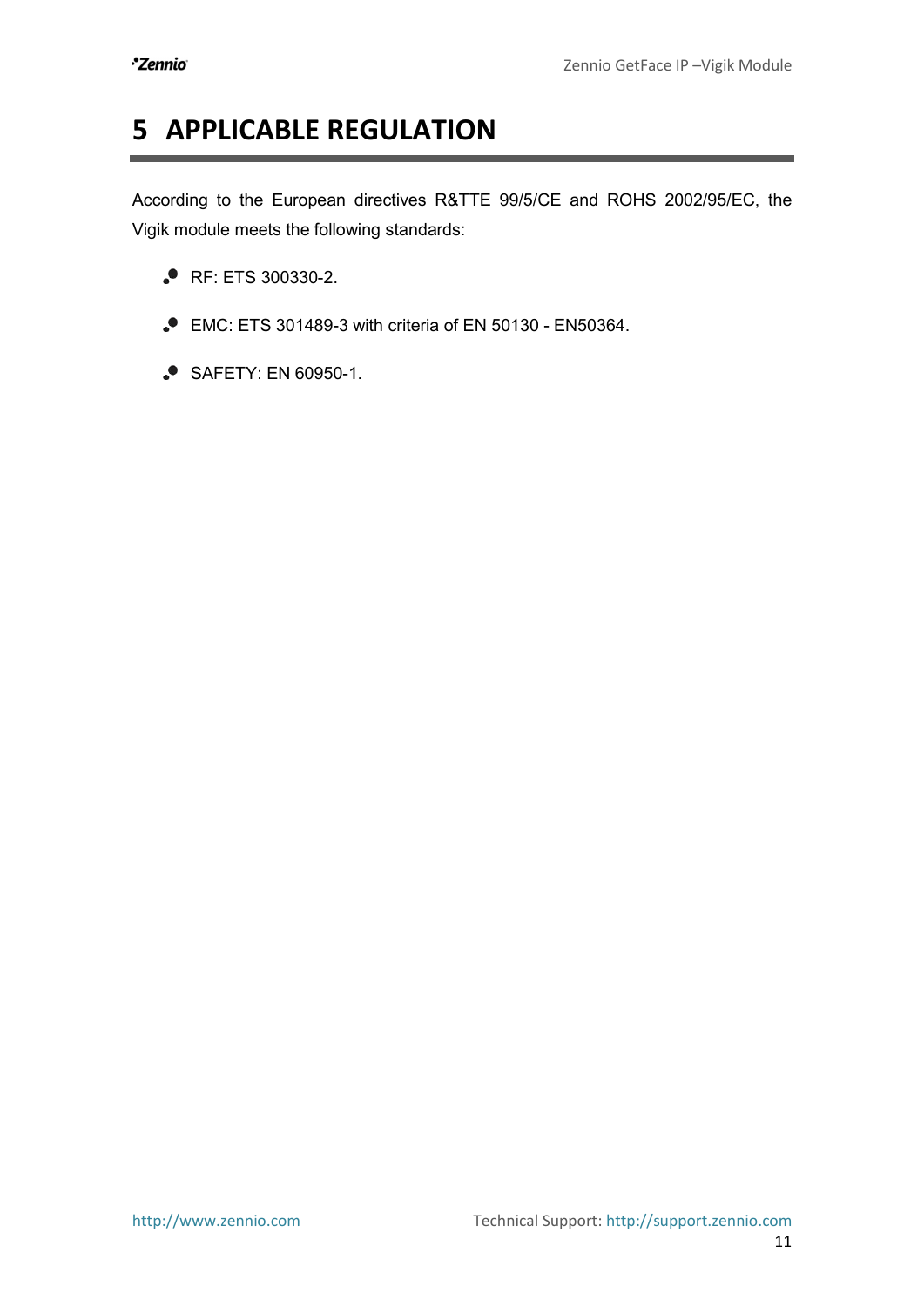# **6 VIGIK FOR FRANCE**

Both the controller and the set controller/reader Vigik T25 are approved by Vigik under the references: 200401-01 MS Module / 200401-01 Lock PS.